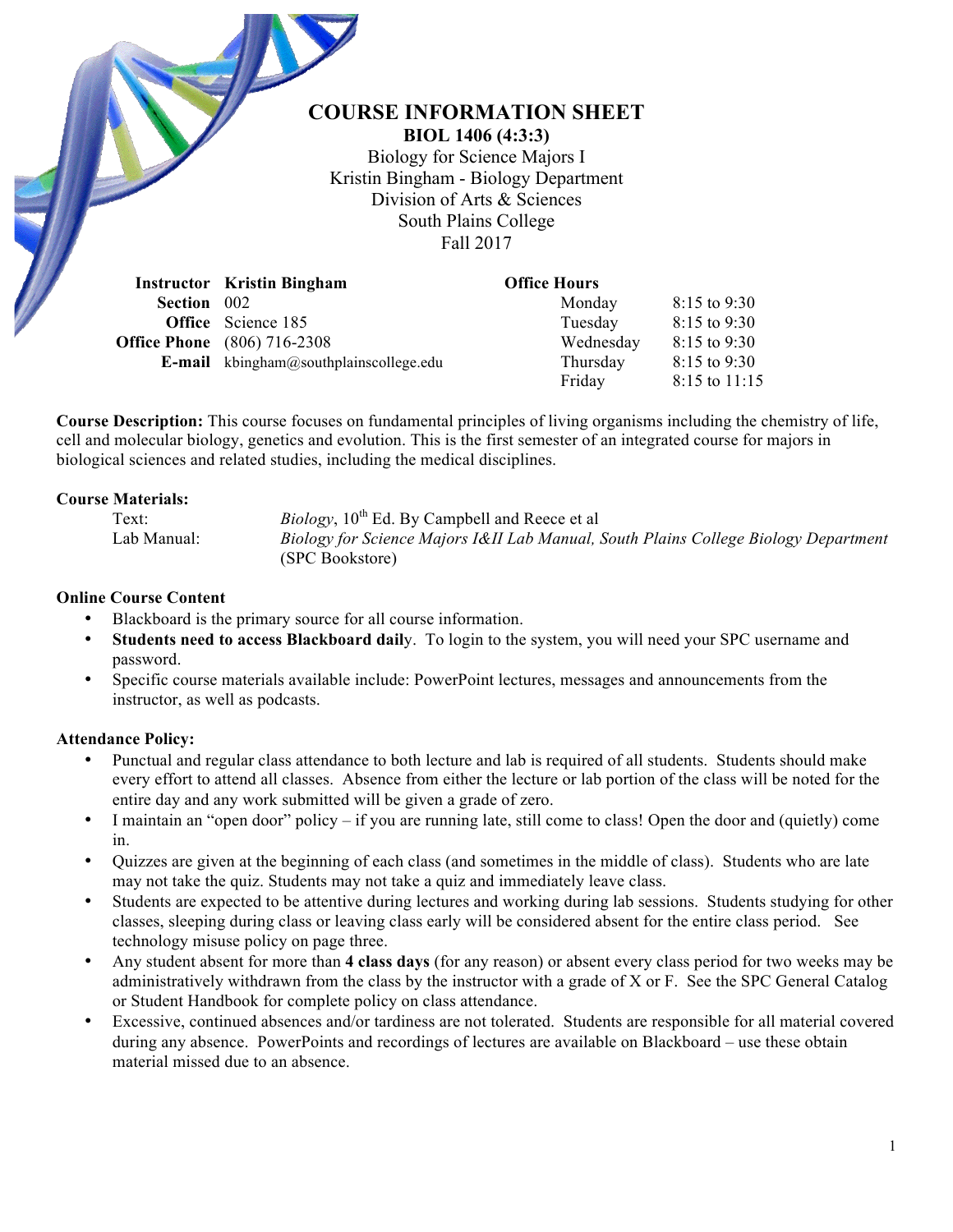# **Hazardous Weather Policy:**

- South Plains College rarely cancels classes due to weather. Students should plan accordingly to be able to attend all classes and arrive at SPC Levelland safely.
- Announcements concerning cancellations and/or delays are made on local television, radio and MySPC. Check out the Emergency Notifications tab MySPC to receive emergency announcements by phone or text message. I will also post delays on Blackboard.

# **Course Grade:**

The grade for this course will be based on four (4) major exams given at regular intervals during the semester (100 pts. possible on each) and the averages of quizzes taken during the semester. Total points possible for the semester are 500. The grading scale will be as follows:

| <b>Letter Grade</b> | Course Average* | <b>Semester Points</b> |
|---------------------|-----------------|------------------------|
|                     | $90-100\%$      | 450 to 500             |
|                     | $80 - 89\%$     | 400 to 449             |
| $\subset$           | $70-79\%$       | 350 to 399             |
|                     | $60-69%$        | 300 to 349             |
|                     | $0 - 59\%$      | 0-299                  |

**\*Course Average**: Calculated by average of the five grades indicated. If a student's final average *is less than* one-half a percentage point away from the next higher letter grade, the instructor will refer to total points earned during that semester to determine final grade. There are NO curves or extra credit in this course.

### **Examination Policy:**

- **Four** major exams will be given during the semester. These exams will be announced in advance and will be divided between lab and lecture material. Each exam is worth 100 points.
- The exam format will include multiple-choice questions, short answer questions, fill in the blank, diagrams to draw, and an occasional true or false question.
- Your score is recorded as the number of (points earned/total points possible)\*100.
- The last ("final") exam will be given during final exam week and will include both new material and comprehensive material. This exam will be given on the **MONDAY** of final exams week. See schedule for exact time.
- If you know you will be absent on an exam date and you let me know, under certain circumstances there may be an opportunity to take the exam at an alternate time. If you do not make proper arrangements, the exam will receive a grade of zero. DO NOT MISS EXAMS!!!

#### **Quizzes:**

- Quizzes will be given each class period. Each quiz will cover the lecture AND lab material from the previous class day.
- Quizzes are averaged together as 100 points toward the course grade. For students with **2 or fewer absences or tardies**, the lowest FOUR (4) quiz grades will be dropped before the final quiz average is calculated at the end of the semester.
- Quizzes are given at the beginning of class; students who are late do not get the opportunity to take the quiz.
- **Quizzes CANNOT be made up if missed for any reason.**
- Students who leave class immediately following a quiz will receive a zero for that quiz.

#### **Dropping:**

• An official drop initiated by the student before the Last Day to Drop (**November 16, 2017**) will result in a W on your transcript. Any drop initiated by the instructor for excessive absences will result in either an X or F grade on the transcript. See the school policy on drops and the limit placed on "unexcused" drops which is available in the General Catalog on the school website.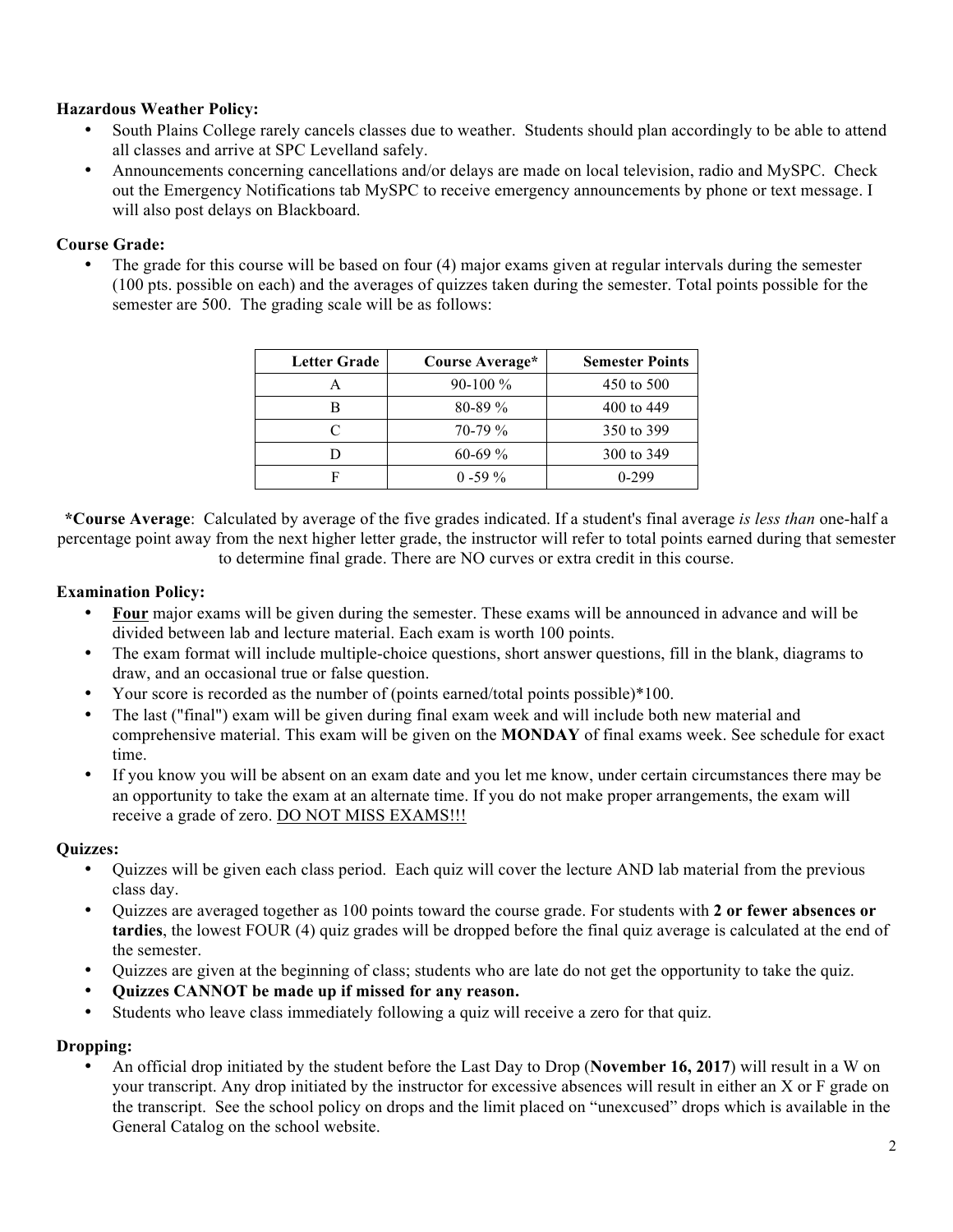### **Student Conduct:**

- A high standard of conduct is expected of all students. It is assumed that obedience to the law, respect for property, authority, personal honor, integrity, and common sense will guide the actions of each member of this class. Any student who fails to perform to the expected standards will be asked to withdraw from the course, or will be administratively dropped from the course by the instructor.
- Students should respect the academic situation and be considerate of others in the classroom. Late arrivals should seat themselves quietly and without disruption to the lecture. During lecture, students should refrain from talking, eating or any other behavior that will disturb others. Students should be alert, taking notes and paying attention during lecture, films and discussions. Cell phone use is prohibited – see penalty policy below.

# **Technology Misuse Policy:**

- With advances in technology, students are presented with a myriad of opportunities and tools at their fingertips to help reinforce concepts covered in class and lab. Nevertheless, at times these technological advances also afford students many distractions from the task at hand. In my class, I encourage you to use technology in an educational and appropriate manner; however, there are few things as rude as intentionally ignoring someone that is trying to communicate with you. Should you fail to control your electronics use, you will be dismissed from the course for the day. My parameters on use are as follows:
	- o All electronic devices should be **SILENCED** inside the classrooms (both lecture and lab). If possible, set your device to "Do Not Disturb" mode in class.
	- o Devices that may be out during lecture include laptops, tablets, and in certain instances, cell phones.
	- $\circ$  If your device is out during class, be aware that I will be watching you for your attention. Failure to engage in the material being presented will result in your dismissal based on presumed distraction.

# • **Penalty Information**

- $\circ$  The first time a phone rings or a student is observed misusing a device (i.e. texting, web browsing, facebooking, etc.) during either lecture or lab, the student will receive a warning.
- o Each subsequent time this occurs, the student will be required to leave the class (and forfeit any grade for that day) PLUS receive a penalty of 10 points being deducted from their next exam.
- o If there are continued issues with a student's misuse of technology in the classroom, that student will be dismissed from the course.

### **Academic Integrity (from SPC General Catalog):**

- It is the aim of the faculty of South Plains College to foster a spirit of complete honesty and a high standard of integrity. The attempt of any student to present as his or her own any work which he or she has not honestly performed is regarded by the faculty and administration as a most serious offense and renders the offender liable to serious consequences, possibly suspension.
- 1. **Cheating:** Dishonesty of any kind on examinations or on written assignments, illegal possession of examinations, the use of unauthorized notes during an examination, obtaining information during an examination from the textbook or from the examination paper of another student, assisting others to cheat, alteration of grade records, illegal entry or unauthorized presence in an office are examples of cheating. Complete honesty is required of the student in the presentation of any and all phases of course work. This applies to quizzes of whatever length, as well as to final examinations, to daily reports and to term papers.

### **Cheating Policy:**

- No electronic devices, tablets, computers, cell phones, etc. will be allowed out during any testing session. No notes may be used during an exam or quiz.
- Students will be asked to remove hats and caps during exams and may be assigned seating during an exam.
- Anyone caught cheating on an exam will be dropped immediately from the course with an F.
- Anyone caught cheating on a quiz will receive a permanent 0 for that grade that may not be dropped.